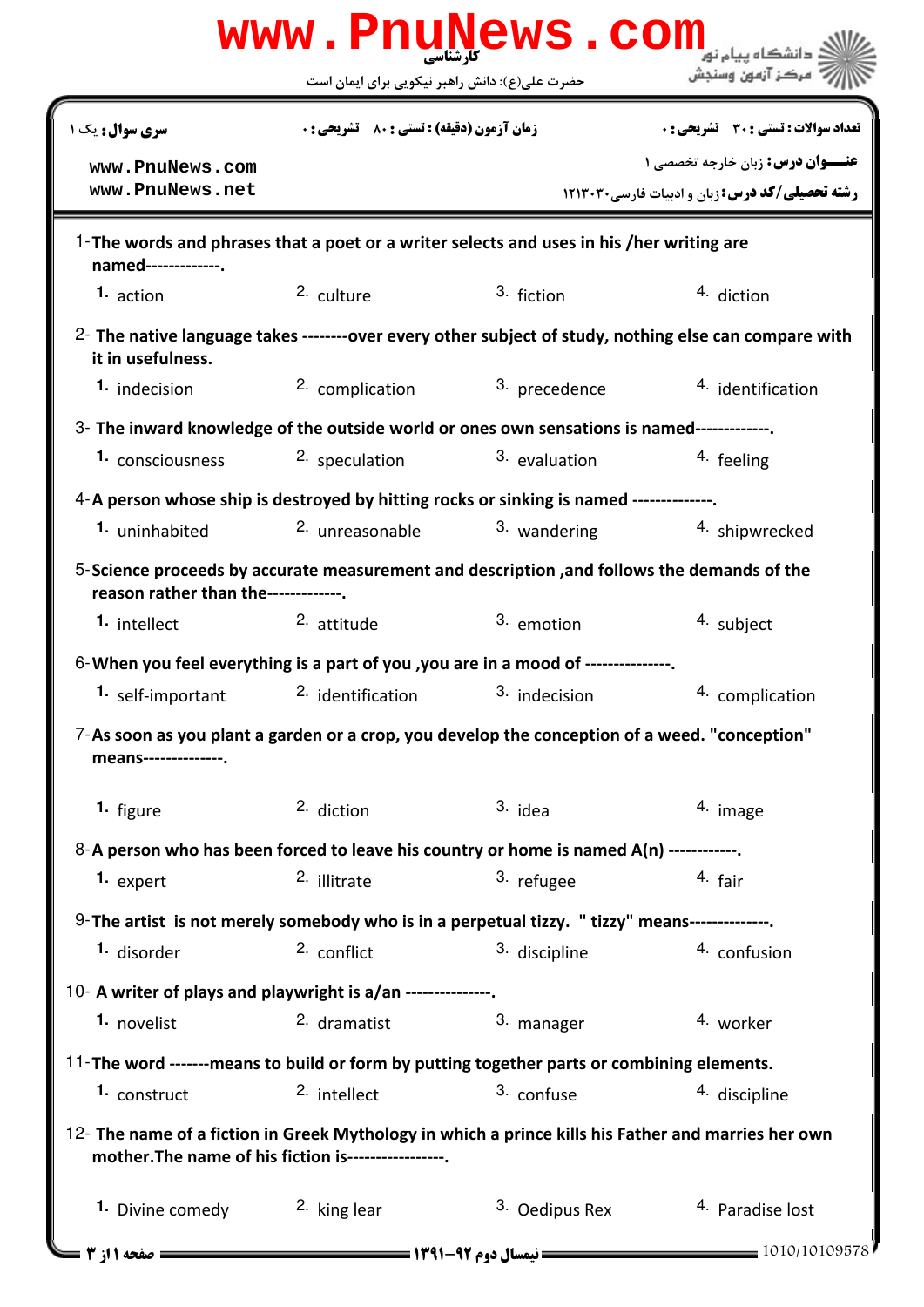|                                                                                                                                                             | www.PnuNews.com                                    |                         |                                                        |  |  |  |
|-------------------------------------------------------------------------------------------------------------------------------------------------------------|----------------------------------------------------|-------------------------|--------------------------------------------------------|--|--|--|
|                                                                                                                                                             | حضرت علی(ع): دانش راهبر نیکویی برای ایمان است      |                         | مركز آزمون وسنجش                                       |  |  |  |
| <b>سری سوال :</b> یک ۱                                                                                                                                      | <b>زمان آزمون (دقیقه) : تستی : 80 ٪ تشریحی : 0</b> |                         | <b>تعداد سوالات : تستی : 30 ٪ تشریحی : 0</b>           |  |  |  |
| www.PnuNews.com                                                                                                                                             |                                                    |                         | <b>عنـــوان درس:</b> زبان خارجه تخصصی ۱                |  |  |  |
| www.PnuNews.net                                                                                                                                             |                                                    |                         | <b>رشته تحصیلی/کد درس: زبان و ادبیات فارسی۲۰۲۰٬۰۰۰</b> |  |  |  |
| 13-A highly developed science and a highly developed -------are very close together.                                                                        |                                                    |                         |                                                        |  |  |  |
| 1. world                                                                                                                                                    | $2.$ art                                           | 3. science              | <sup>4</sup> painting                                  |  |  |  |
| 14-"As white as snow" is an example of ---------------.                                                                                                     |                                                    |                         |                                                        |  |  |  |
| 1. simile                                                                                                                                                   | 2. experience                                      | 3. satire               | 4. identity                                            |  |  |  |
| 15-"Herald" is a person who carries important news and good messages. "Herald" means----------                                                              |                                                    |                         |                                                        |  |  |  |
| 1. teacher                                                                                                                                                  | 2. student                                         | 3. magician             | 4. messenger                                           |  |  |  |
| 16-Writers may not be freer of silliness or perversity than anyone else. "silliness" means---------                                                         |                                                    |                         |                                                        |  |  |  |
| 1. sleepiness                                                                                                                                               | <sup>2.</sup> laziness                             | 3. foolishness          | 4. rudeness                                            |  |  |  |
| 17-It is a matter of --------that men should open the doors for ladies.                                                                                     |                                                    |                         |                                                        |  |  |  |
| 1. reality                                                                                                                                                  | 2. expression                                      | 3. convention           | 4. lineal                                              |  |  |  |
| 18- She is a senior politician and claims to be ------------from Alexander family.                                                                          |                                                    |                         |                                                        |  |  |  |
| 1. descended                                                                                                                                                | $2.$ to descend                                    | 3. descend              | 4. descends                                            |  |  |  |
| 19- The writer of literature can only write out what -----------in his mind.                                                                                |                                                    |                         |                                                        |  |  |  |
| <sup>1</sup> took shape                                                                                                                                     | 2. takes shape                                     | 3. have shaped          | <sup>4.</sup> had shaped                               |  |  |  |
| 20- One can define ---------as a number of related events happening in a regularly repeated order.                                                          |                                                    |                         |                                                        |  |  |  |
| <sup>1.</sup> back bone                                                                                                                                     | 2. fountain                                        | $3.$ ground             | 4. cycle                                               |  |  |  |
| 21- In --------you see the young Gods or heroes are swallowed by a huge sea monster or killed by boar<br>or they are wandered in a strange dark underworld. |                                                    |                         |                                                        |  |  |  |
| 1. Mythology                                                                                                                                                | 2. morphology                                      | 3. phonology            | 4. stories                                             |  |  |  |
| 22- A work of literature intended to show the foolishness or evil of something in an amusing way is<br>called-----------.                                   |                                                    |                         |                                                        |  |  |  |
| 1. comedy                                                                                                                                                   | 2. Theme                                           | 3. Tragedy              | 4. satire                                              |  |  |  |
| 23-They were very --------by his lecture in the conference.                                                                                                 |                                                    |                         |                                                        |  |  |  |
| 1. expressed                                                                                                                                                | 2. impressed                                       | 3. sketchy              | 4. crude                                               |  |  |  |
| 24-Metaphor is a figure of speech to show sameness or identity of two things. "metaphor"<br>means------------------------                                   |                                                    |                         |                                                        |  |  |  |
| تشبيه <b>1.</b>                                                                                                                                             | استعا <sub>د</sub> ه .2                            | این همانی <sup>.3</sup> | تداعی .4                                               |  |  |  |
| صفحه 12ز 3                                                                                                                                                  |                                                    |                         | 1010/10109578                                          |  |  |  |